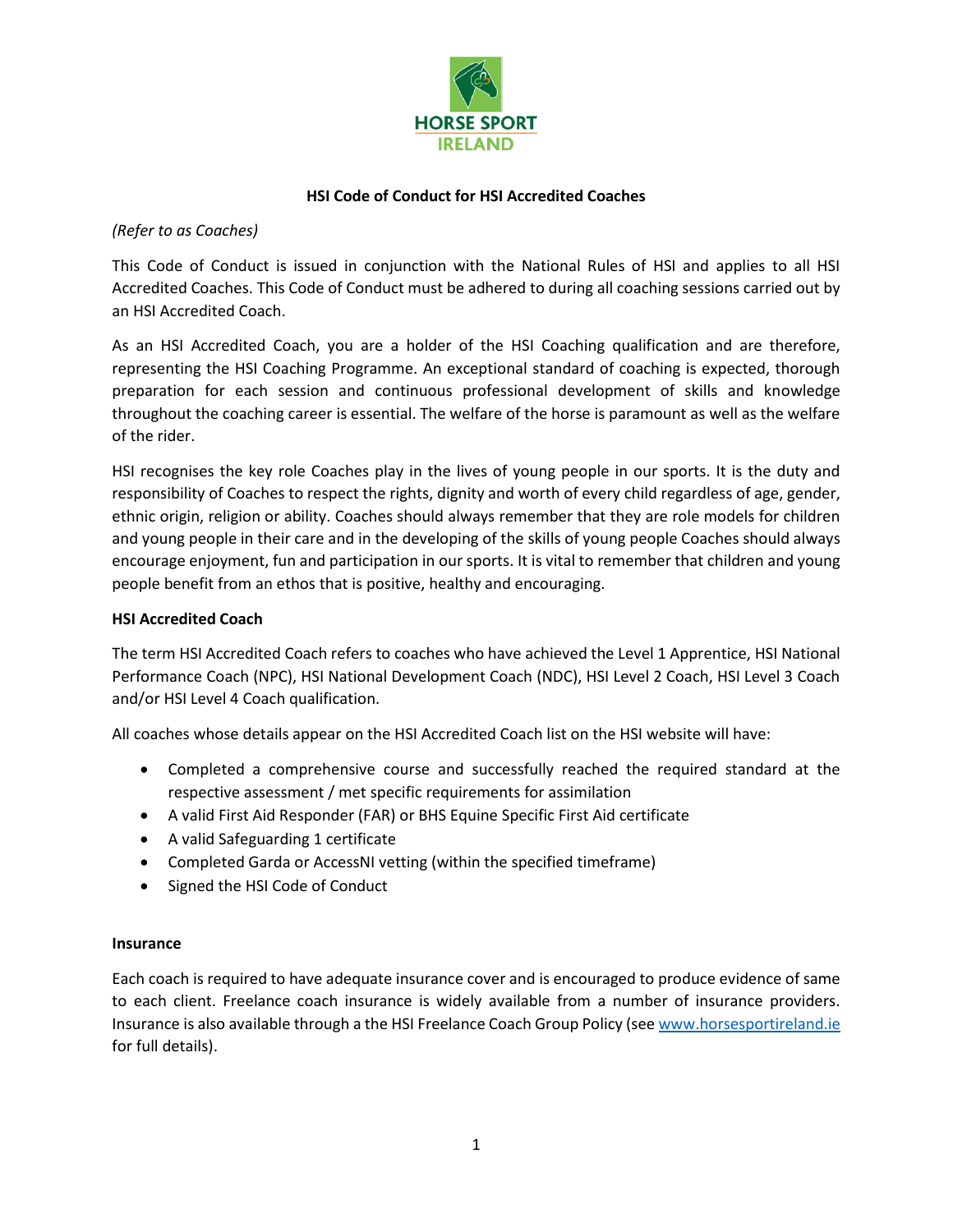

#### **National and International Rules**

Each coach is responsible for reading the National Rules, and International Rules where applicable, and is obligated to comply with and be bound by these Rules.

All coaches holding an HSI Accredited Coach qualification are requested to respect all decisions made by HSI, this includes the requirement to treat all officials with respect and courtesy and to follow all instructions issued by, and respond in reasonable time to requests from, any HSI officials.

#### **Code of Conduct**

- Drugs coaches are strictly forbidden from using or being in possession of any form of prohibited drug or mood-altering substance.
- NEVER consume alcohol before, during coaching/events or on trips with young people
- Maintain a positive attitude to all aspects of HSI activities ensuring that clients have an increased level of self-esteem and personal achievement
- Respect the rights, dignity and worth of every person regardless of ability, age, gender, social and ethnic background, religion or political persuasion
- Promote a culture that ensures all involved individuals are listened to and respected
- Ensure skill development and personal satisfaction have priority over competition
- Adhere to the level of your coach accreditation
- The activity being undertaken should be suitable for the age, experience and ability of the young person
- Take all reasonable measures to ensure that anybody involved in a coaching session acts towards or speaks to another person in a manner or engages in any other conduct which threatens, disparages, vilifies or insults another person on the basis of that person's race, religion, colour, descent, national, ethnic or socio-economic background
- Be punctual and properly attired and display high standards of appearance
- Never use foul language or provocative language/gestures to anyone
- Plan appropriately for each session and ensure proper levels of supervision until the participant leaves the venue or event with an appropriate adult (if applicable)
- Where applicable, advise athletes on their attire i.e. correctly fitting clothing and suitable boots, helmet (PAS015) and body protector (if necessary).
- Where applicable, advise athletes on their horses' tack and equipment i.e., correctly fitting bit and bridle, martingale (with particular attention to the martingale stoppers), saddle, numnah/saddle cloth, boots etc. Particular attention must be paid to the size of the stirrups ensuring they are an appropriate size for the rider's foot.
- Promote positive animal care to athletes and their horse/pony to include feeding, farriery, stabling, adequate exercise regime, worming and vaccinations.
- Avoid taking coaching sessions on your own or avoid a situation where you are alone in an arena, stable, car or hotel room with a young rider. It is strongly advised that all coaches require a parent / guardian to remain on site to observe the young athlete during all coaching sessions.